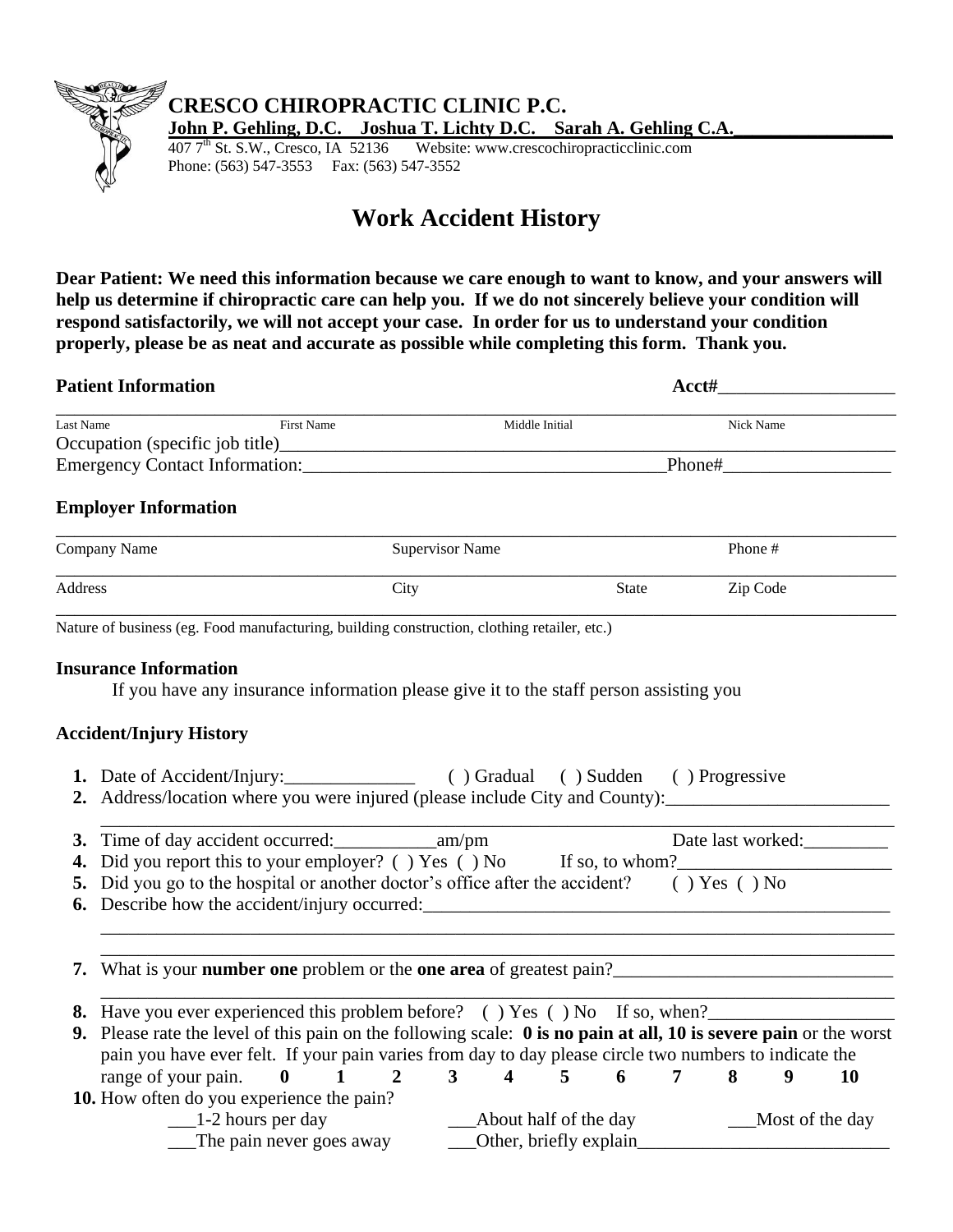| 11. How does the pain affect your daily activites?<br>It does not affect my daily activites                                                                                                                                           |                                                 |                |                |                         |                | I have had to change how I do things |                                        |   |   |                                     |                                                                |
|---------------------------------------------------------------------------------------------------------------------------------------------------------------------------------------------------------------------------------------|-------------------------------------------------|----------------|----------------|-------------------------|----------------|--------------------------------------|----------------------------------------|---|---|-------------------------------------|----------------------------------------------------------------|
|                                                                                                                                                                                                                                       | I have to stop doing some of my daily activites |                |                |                         |                |                                      | I am unable to perform daily activites |   |   |                                     |                                                                |
| 12. What increases your pain?<br><u>Letting and</u> the same state of the state of the state of the state of the state of the state of the state of the state of the state of the state of the state of the state of the state of the |                                                 |                |                |                         |                |                                      |                                        |   |   |                                     |                                                                |
| 13. What decreases your pain?                                                                                                                                                                                                         |                                                 |                |                |                         |                |                                      |                                        |   |   |                                     |                                                                |
| 14. List any other complaints currently bother you and rate your pain level for each.                                                                                                                                                 |                                                 |                |                |                         |                |                                      |                                        |   |   |                                     |                                                                |
| a. $\qquad \qquad \qquad 0 \quad 1$                                                                                                                                                                                                   |                                                 | $\overline{2}$ | 3 <sup>7</sup> | $\overline{4}$          | 5              | 6                                    | 7                                      | 8 | 9 | <b>10</b>                           |                                                                |
| $\mathbf{b}$ .                                                                                                                                                                                                                        |                                                 | $\overline{2}$ | 3 4 5 6 7      |                         |                |                                      |                                        | 8 | 9 | <b>10</b>                           |                                                                |
| $C_{\bullet}$                                                                                                                                                                                                                         | $-0$ 1 2 3 4 5 6 7                              |                |                |                         |                |                                      |                                        | 8 | 9 | <b>10</b>                           |                                                                |
| d.<br><u> 1980 - Johann Barn, mars eta bainar eta baina eta baina eta baina eta baina eta baina eta baina eta baina e</u>                                                                                                             | $\mathbf{0}$<br>$\mathbf{1}$                    | $\overline{2}$ | $\overline{3}$ | $\overline{\mathbf{4}}$ | $\overline{5}$ | 6                                    | $\overline{7}$                         | 8 | 9 | <b>10</b>                           |                                                                |
| 15. Do you feel you could perform your usual job right now? () Yes () No                                                                                                                                                              |                                                 |                |                |                         |                |                                      |                                        |   |   |                                     |                                                                |
| 16. Describe your usual routine job duties:                                                                                                                                                                                           |                                                 |                |                |                         |                |                                      |                                        |   |   |                                     |                                                                |
|                                                                                                                                                                                                                                       |                                                 |                |                |                         |                |                                      |                                        |   |   |                                     |                                                                |
|                                                                                                                                                                                                                                       |                                                 |                |                |                         |                |                                      |                                        |   |   |                                     |                                                                |
| 17. If you are working, how has your current condition affected your normal duties?_________________                                                                                                                                  |                                                 |                |                |                         |                |                                      |                                        |   |   |                                     |                                                                |
|                                                                                                                                                                                                                                       |                                                 |                |                |                         |                |                                      |                                        |   |   |                                     |                                                                |
|                                                                                                                                                                                                                                       |                                                 |                |                |                         |                |                                      |                                        |   |   |                                     |                                                                |
|                                                                                                                                                                                                                                       |                                                 |                |                |                         |                |                                      |                                        |   |   |                                     |                                                                |
|                                                                                                                                                                                                                                       |                                                 |                |                |                         |                |                                      |                                        |   |   |                                     |                                                                |
| 19. How often does your job require you to do the following:                                                                                                                                                                          |                                                 |                |                |                         |                |                                      |                                        |   |   |                                     |                                                                |
| Lifting                                                                                                                                                                                                                               | 1 <sub>bs</sub>                                 |                |                |                         |                |                                      |                                        |   |   |                                     |                                                                |
| Sitting                                                                                                                                                                                                                               | hrs/day)                                        |                |                |                         |                |                                      |                                        |   |   |                                     |                                                                |
| Standing                                                                                                                                                                                                                              | hrs/day)                                        |                |                |                         |                |                                      |                                        |   |   |                                     |                                                                |
| Computer                                                                                                                                                                                                                              | hrs/day)                                        |                |                |                         |                |                                      |                                        |   |   |                                     |                                                                |
| Telephone                                                                                                                                                                                                                             | hrs/day)                                        |                |                |                         |                |                                      |                                        |   |   |                                     |                                                                |
| Driving                                                                                                                                                                                                                               | hrs/day)                                        |                |                |                         |                |                                      |                                        |   |   |                                     |                                                                |
| Push/pull                                                                                                                                                                                                                             | Once in a while                                 |                |                |                         |                | Often                                |                                        |   |   | Frequently $\equiv$                 | Almost all the time)                                           |
| Reach overhead                                                                                                                                                                                                                        | Once in a while                                 |                |                |                         |                | Often                                |                                        |   |   | Frequently $\overline{\phantom{a}}$ | Almost all the time)                                           |
| <b>Grasping</b>                                                                                                                                                                                                                       | Once in a while                                 |                |                |                         |                | Often                                |                                        |   |   | Frequently _                        | Almost all the time)                                           |
| Twisting/bending                                                                                                                                                                                                                      | Once in a while                                 |                |                |                         |                | Often                                |                                        |   |   | Frequently                          | Almost all the time)                                           |
| Squatting/kneeling                                                                                                                                                                                                                    | Once in a while                                 |                |                |                         |                | Often                                |                                        |   |   | Frequently                          | Almost all the time)                                           |
| __Walking                                                                                                                                                                                                                             |                                                 |                |                |                         |                |                                      |                                        |   |   |                                     | Once in a while ___Often ___Frequently ___Almost all the time) |
| Climbing/ladders                                                                                                                                                                                                                      |                                                 |                |                |                         |                |                                      |                                        |   |   |                                     |                                                                |
|                                                                                                                                                                                                                                       |                                                 |                |                |                         |                |                                      |                                        |   |   |                                     |                                                                |
| Oher                                                                                                                                                                                                                                  |                                                 |                |                |                         |                |                                      |                                        |   |   |                                     |                                                                |
|                                                                                                                                                                                                                                       |                                                 |                |                |                         |                |                                      |                                        |   |   |                                     |                                                                |
| <b>20.</b> Have you ever been injured at work <b>prior to</b> this accident/injury? () Yes () No If so, when?                                                                                                                         |                                                 |                |                |                         |                |                                      |                                        |   |   |                                     |                                                                |
|                                                                                                                                                                                                                                       |                                                 |                |                |                         |                |                                      |                                        |   |   |                                     |                                                                |
| 21. Have you ever been in an automobile accident before? $($ $)$ Yes $($ $)$ No If so, when?                                                                                                                                          |                                                 |                |                |                         |                |                                      |                                        |   |   |                                     |                                                                |
| Were you injured?                                                                                                                                                                                                                     |                                                 |                |                |                         |                |                                      |                                        |   |   |                                     | $( ) Yes ( ) No$ Explain:                                      |
|                                                                                                                                                                                                                                       |                                                 |                |                |                         |                |                                      |                                        |   |   |                                     |                                                                |

\_\_\_\_\_\_\_\_\_\_\_\_\_\_\_\_\_\_\_\_\_\_\_\_\_\_\_\_\_\_\_\_\_\_\_\_\_\_\_\_\_\_\_\_\_\_\_\_\_\_\_\_\_\_\_\_\_\_\_\_\_\_\_\_\_\_\_\_\_\_\_\_\_\_\_\_\_\_\_\_\_\_\_\_\_

\_\_\_\_\_\_\_\_\_\_\_\_\_\_\_\_\_\_\_\_\_\_\_\_\_\_\_\_\_\_\_\_\_\_\_\_\_\_\_\_\_\_\_\_\_\_\_\_\_\_\_\_\_\_\_\_\_\_\_\_\_\_\_\_\_\_\_\_\_\_\_\_\_\_\_\_\_\_\_\_\_\_\_\_\_

\_\_\_\_\_\_\_\_\_\_\_\_\_\_\_\_\_\_\_\_\_\_\_\_\_\_\_\_\_\_\_\_\_\_\_\_\_\_\_\_\_\_\_\_\_\_\_\_\_\_\_\_\_\_\_\_\_\_\_\_\_\_\_\_\_\_\_\_\_\_\_\_\_\_\_\_\_\_\_\_\_\_\_\_\_

**23.** List all medications you are currently taking (prescribed and over the counter): \_\_\_\_\_\_\_\_\_\_\_\_\_\_\_\_\_\_\_\_\_\_\_\_\_

**24.** Please add anything else you would like the doctor to know:\_\_\_\_\_\_\_\_\_\_\_\_\_\_\_\_\_\_\_\_\_\_\_\_\_\_\_\_\_\_\_\_\_\_\_\_